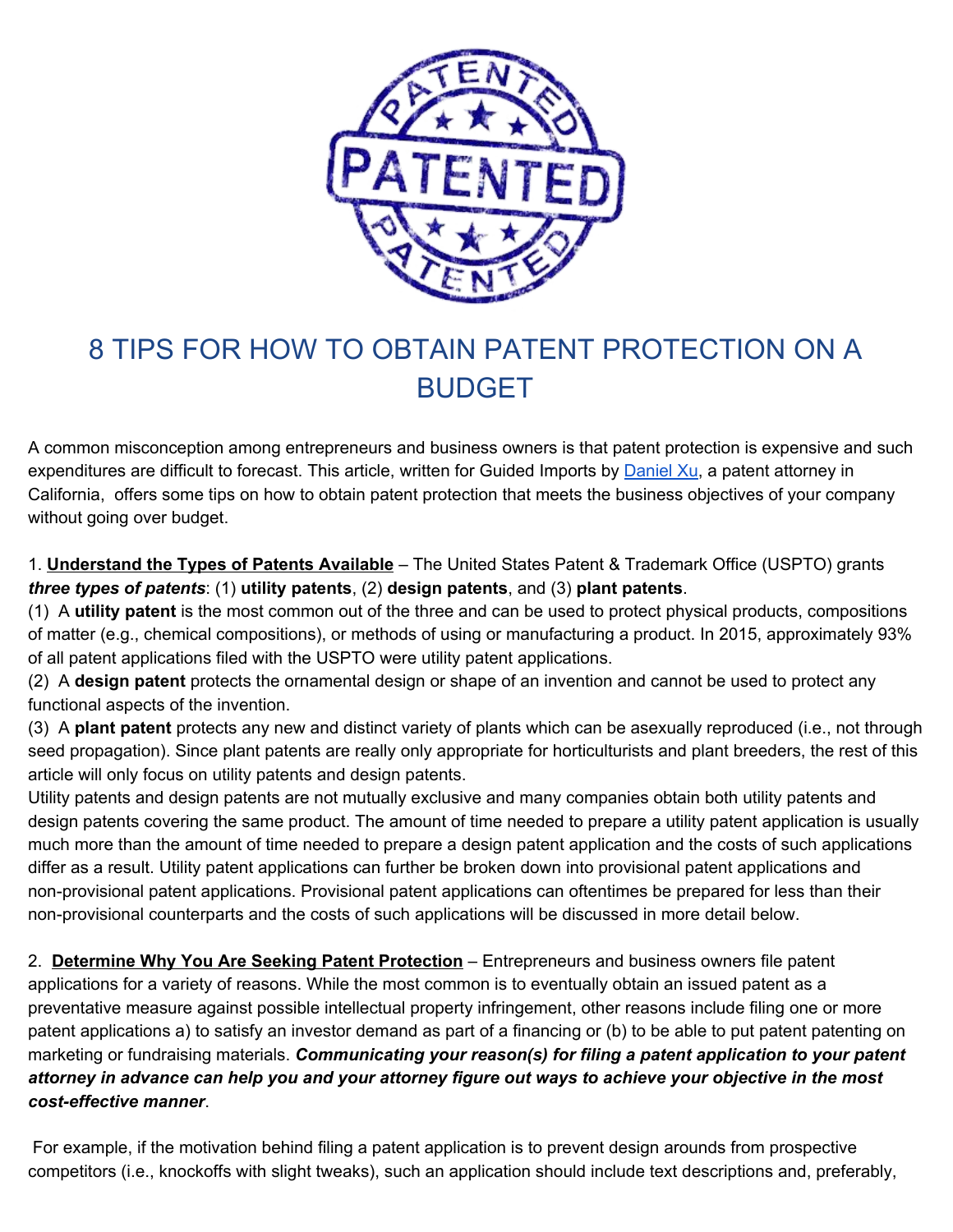pictures of alternative versions of your product with such design-around features. Since this type of application will often require more work on the part of your pattern attorney, the cost of preparing such an application is often more than an application that only covers your actual product. If the lifecycle of your intended product is only, for example, five years or less, perhaps preparing and filing one or more shorter or more focused applications is more appropriate for you than filing one comprehensive application that will serve as the foundation for your patent portfolio for the next ten or fifteen years.

In some cases, entrepreneurs or inventors new to the patent process have told me that their reason for filing a patent application is to avoid being sued by a competitor who has a patent on a similar design. This, unfortunately, is **not** a valid reason. It is important to remember that an issued patent only grants the patent holder the right to exclude others from making, using, selling, offering for sale, or importing into the United States the invention. Somewhat counterintuitively, a patent does not grant the patent holder the right to make, use, sell, offer for sale, or import into the United States the patented invention; in other words, a patent holder can still be sued by someone else for infringing on that other patent holder's previously issued patent. If infringement of someone else's patent is your concern, it is crucial that you point this out to your patent attorney and request an infringement (or what is sometimes called a freedom-to-operate) analysis.

3. **Set a (Realistic) Budget** – It is important to *set a budget that realistically covers the amount of work needed to obtain the type of patent you desire and to convey this budget to your patent attorney in advance.* I emphasize the word "realistically" because clients often underestimate the costs associated with preparing and filing a patent application unless they have gone through the process before. According to a comprehensive survey of U.S. patent practitioners conducted in 2014, the average legal fees for preparing a utility application was between approximately \$7,000 and \$10,000 (with simpler inventions on the lower end and more complex inventions on the higher end). However when you add in government fees over the life of the patent, legal fees in connection with the examination of the application, and other administrative fees, *the cost of a utility patent from beginning to end can add up to \$20,000 or more* (with such fees spread out over the 20 year term of the patent). Unlike utility patents, *the cost of a design patent from beginning to end is usually around \$5,000*.

Knowing these fees can help you arrive at a more realistic budget for your patent needs. Even patent attorneys that charge on a per hourly basis can oftentimes tailor their work product (i.e., allocate the appropriate amount of time spent on your project) to meet your budget. For example, if your budget for a new utility patent application was \$8,000 for a complex mechanical invention having numerous alternative designs or features, your patent attorney can help you narrow down your designs to two or three crucial designs or features that you anticipate will be the most commercially valuable and draft most of the application around these designs or features.

4. **Leverage Your Smartphone for Invention Disclosures** – An "invention disclosure" is the step in the patent process where the inventor or inventors describe the invention to a patent attorney. There are no formal rules for an invention disclosure and the actual disclosure can take place (1) in person, (2) via video conference or teleconference, or (3) completely over email. In fact, I have worked with many inventors who I have never actually met in person. In all such cases, the goal of any effective invention disclosure is to explain the invention (and any alternative variations of the invention) to your patent attorney in as much detail as possible so that the patent attorney can ultimately capture the subtle nuances of your invention in written form. To make best use of the time you have available with your patent attorney, *it is often beneficial for the inventor or inventors to initially write up a document that explains the invention in their own words*.

However, when faced with such a task (and especially when the invention is rather complicated), inventors often do not know where to start and are bogged down by information overload (or the aptly named, paralysis by analysis). In cases like these, I often tell inventors to *pull out their smartphones and take a video of them using the invention while they narrate how the invention works, how the invention is made, and the benefits of the invention over others out in the marketplace*. Even if a physical model or prototype of the invention is not available, I encourage the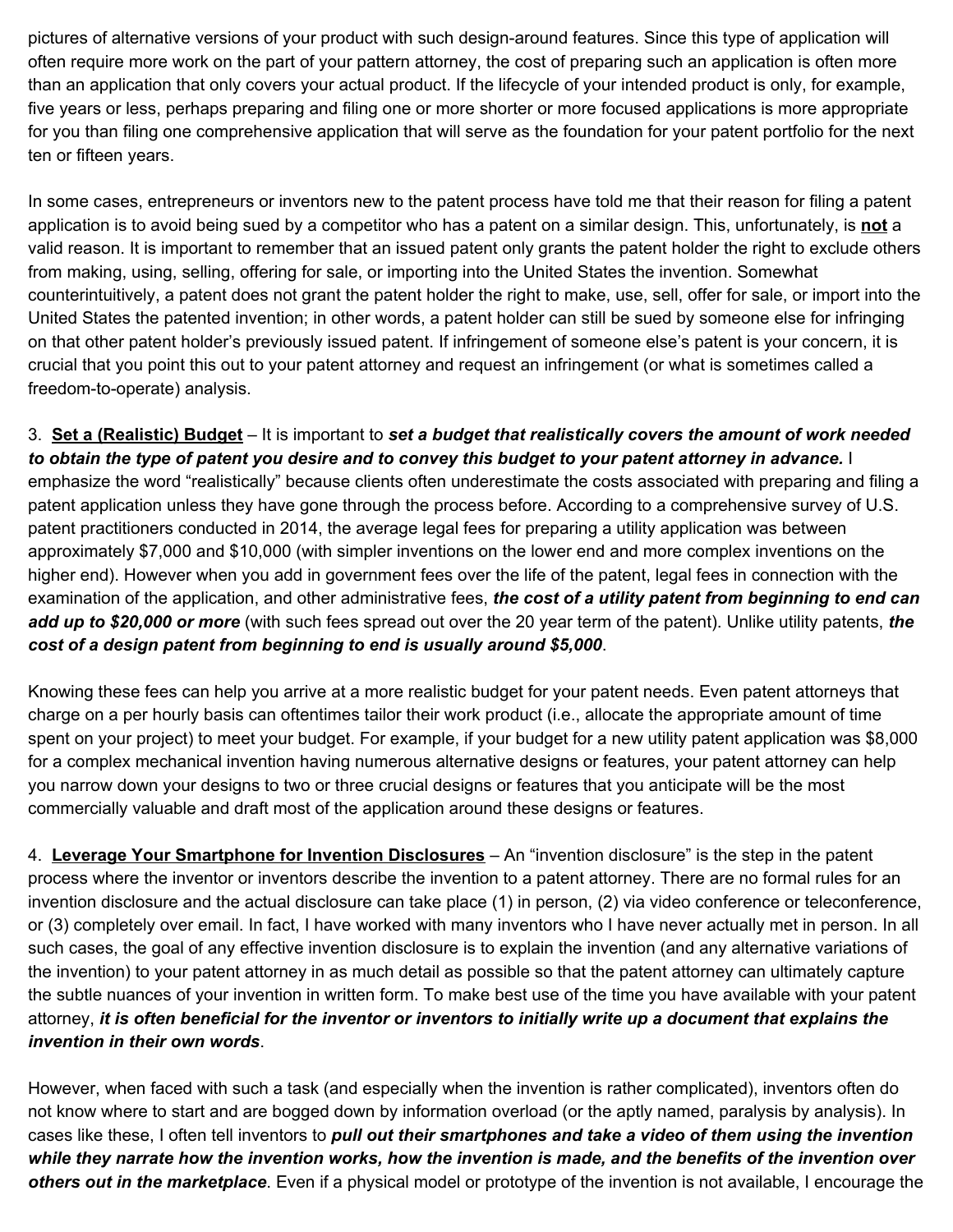inventors to take a video of any sketches or CAD renderings of their invention (either on their computer or on paper) and go through the same process as if the actual prototype is in front of them. Once this video is made, the inventors can either share it directly with their patent attorneys (something I recommend) or transcribe it into written form along with screenshots from the video. Sharing this video or written disclosure with your patent attorney before any formal meeting or telephone call is a cost-saving measure (both in terms of time and financial cost) as this initial bit of information will provide your patent attorney crucial context prior to any formal meetings or calls with your patent attorney. For example, your patent attorney can come up with questions beforehand that best takes advantage of the time they have available with you in person or over the telephone. In cases where the invention disclosure is to be done completely over email, this video or written document can cut down the number of emails exchanged between the inventor(s) and the patent attorney so that the patent attorney can start writing the patent application as soon as possible.

5. **Be Prepared** – When starting the patent process, it is helpful to *collect and organize all documents, files, and other information concerning your invention in advance* and have such documents and files ready to send to your patent attorney. Files that are useful for understanding your invention include (but are not limited to): (1) computer-aided design (CAD) files, (2) images or videos of your invention (as previously discussed), (3) hand drawn drawings or sketches (if any), (4) slideshows or PowerPoints concerning your invention, and (5) laboratory notebook pages or circuit diagrams (if applicable). Any information concerning (6) the dimensions of your invention or (7) the materials used to make your invention (such as a Bill of Materials) should also be provided to your patent attorney. Once your patent attorney has received all of your files and documents, the attorney can provide you a quote or estimate that accurately reflects the scope of the work based on the information provided. It is also important that you not send such files or documents piecemeal to your patent attorney as new files or documents provided after a quote has been provided by your patent attorney could add to the cost of the application beyond what was initially quoted.

6. **Consider a Placeholder (or Provisional) Patent Application** – A provisional patent application is a less formal version of a utility patent application that allows an inventor to use the filing date of the provisional patent application as the filing date of a more formal utility application (called a non-provisional application) filed later on. Since the non-provisional application must be filed within 12 months of the filing date of the provisional application, *the provisional application is better thought of as a placeholder application which expires after one year*. At this point, someone might ask: what is the benefit of a provisional application if I eventually must still file a non-provisional patent application (thereby making me pay twice)? A good answer to this question is that since *a provisional patent application is not examined by the patent office and is not published at the time of filing* (it will eventually publish if and when a non-provisional application is filed later), it can usually be prepared for much less than a non-provisional patent application (e.g., between approximately \$3,000 and \$4,000 for relatively simple inventions). This can give the inventor or application owner time to gauge the market or investor interest in a product before having to commit to the cost of a non-provisional application.

One important thing to remember is that any inventive concepts or features discussed or depicted in the later filed non-provisional application but not discussed or depicted in the provisional application will not receive the earlier filing "placeholder" date and will, instead, get the later filing date of the non-provisional application. This can cause a problem if the inventor mistakenly assumes that a previously filed provisional application protected all aspects of the invention and goes out and publicly discloses concepts or features not explicitly written or depicted in the provisional patent application. A good rule to keep in mind is *not to publicly disclose (including at conferences, via calls, videos or social media, etc.) any aspects of the invention that was not included in the provisional patent application*. If in doubt, ask the patent attorney who prepared your provisional patent application to give you the go-ahead before any planned public disclosures. It is usually not too difficult to add the soon to be disclosed information to a previously filed provisional application and file this new application as a second provisional patent application.